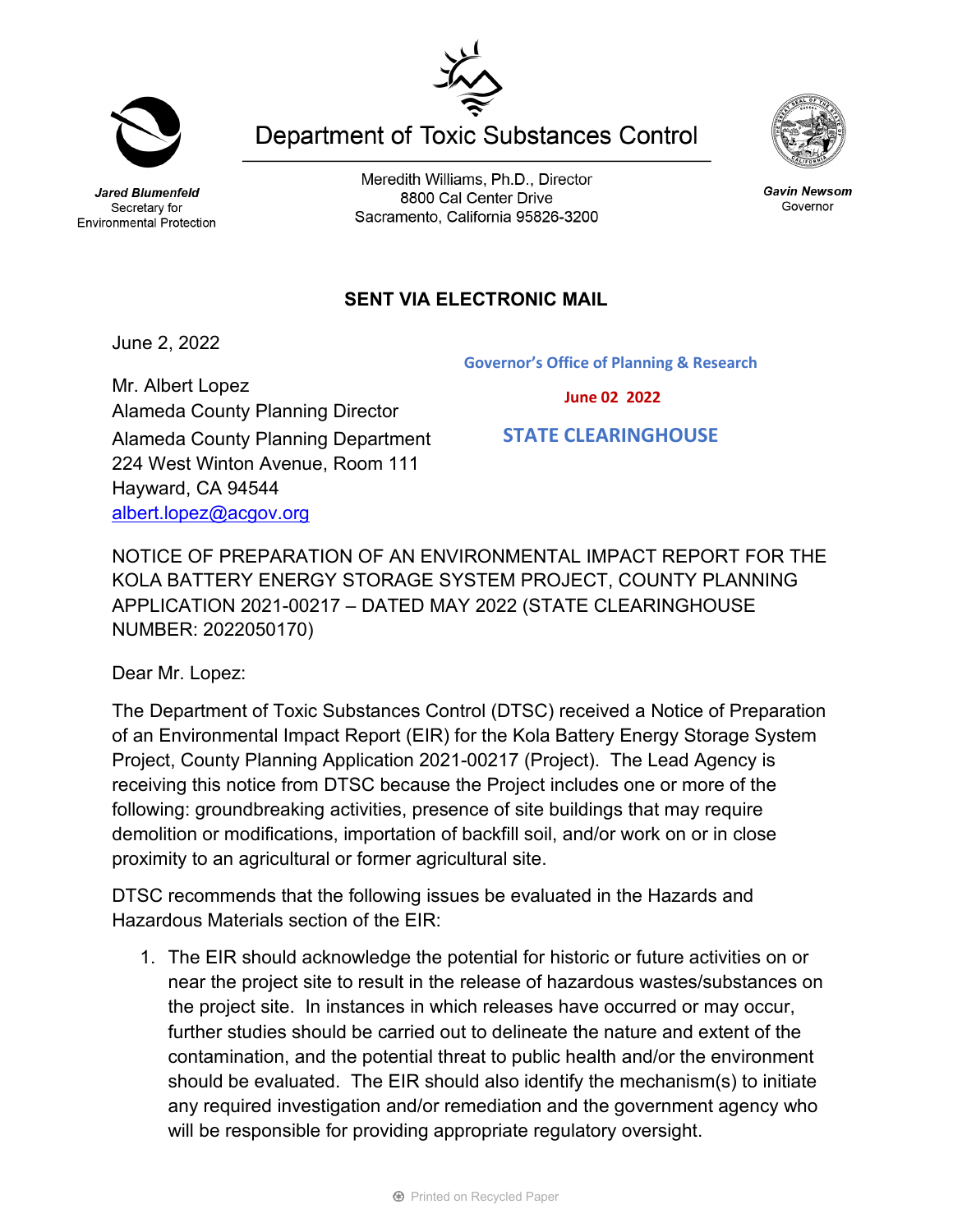Mr. Albert Lopez June 2 2022 Page 2

- 2. If buildings or other structures are to be demolished on any project sites included in the proposed project, surveys should be conducted for the presence of lead-based paints or products, mercury, asbestos containing materials, and polychlorinated biphenyl caulk. Removal, demolition and disposal of any of the above-mentioned chemicals should be conducted in compliance with California environmental regulations and policies. In addition, sampling near current and/or former buildings should be conducted in accordance with DTSC's 2006 *Interim [Guidance Evaluation of School Sites with Potential Contamination from](https://dtsc.ca.gov/2020/04/17/document-request/?wpf337186_14=https://dtsc.ca.gov/wpcontent/uploads/sites/31/2018/09/Guidance_Lead_%20%20Contamination_050118.pdf)  [Lead Based Paint, Termiticides, and Electrical Transformers](https://dtsc.ca.gov/2020/04/17/document-request/?wpf337186_14=https://dtsc.ca.gov/wpcontent/uploads/sites/31/2018/09/Guidance_Lead_%20%20Contamination_050118.pdf)*.
- 3. If any projects initiated as part of the proposed project require the importation of soil to backfill any excavated areas, proper sampling should be conducted to ensure that the imported soil is free of contamination. DTSC recommends the imported materials be characterized according to *[DTSC's 2001 Information](https://dtsc.ca.gov/wp-content/uploads/sites/31/2018/09/SMP_FS_Cleanfill-Schools.pdf)  [Advisory Clean Imported Fill Material](https://dtsc.ca.gov/wp-content/uploads/sites/31/2018/09/SMP_FS_Cleanfill-Schools.pdf)*.
- 4. If any sites included as part of the proposed project have been used for agricultural, weed abatement or related activities, proper investigation for organochlorinated pesticides should be discussed in the EIR. DTSC recommends the current and former agricultural lands be evaluated in accordance with DTSC's 2008 *[Interim Guidance for Sampling Agricultural](https://dtsc.ca.gov/wp-content/uploads/sites/31/2018/09/Ag-Guidance-Rev-3-August-7-2008-2.pdf)  [Properties \(Third Revision\).](https://dtsc.ca.gov/wp-content/uploads/sites/31/2018/09/Ag-Guidance-Rev-3-August-7-2008-2.pdf)*

DTSC appreciates the opportunity to comment on the EIR. Should you need any assistance with an environmental investigation, please visit DTSC's [Site Mitigation and](https://dtsc.ca.gov/brownfields/voluntary-agreements-quick-reference-guide/) [Restoration Program](https://dtsc.ca.gov/brownfields/voluntary-agreements-quick-reference-guide/) page to apply for lead agency oversight. Additional information regarding voluntary agreements with DTSC can be found at **DTSC's Brownfield website**.

If you have any questions, please contact me at (916) 255-3582 or via email at [Brian.McAloon@dtsc.ca.gov.](mailto:Brian.McAloon@dtsc.ca.gov)

Sincerely,

Brian McAloon Project Manager Site Evaluation and Remediation Unit Site Mitigation and Restoration Program Department of Toxic Substances Control